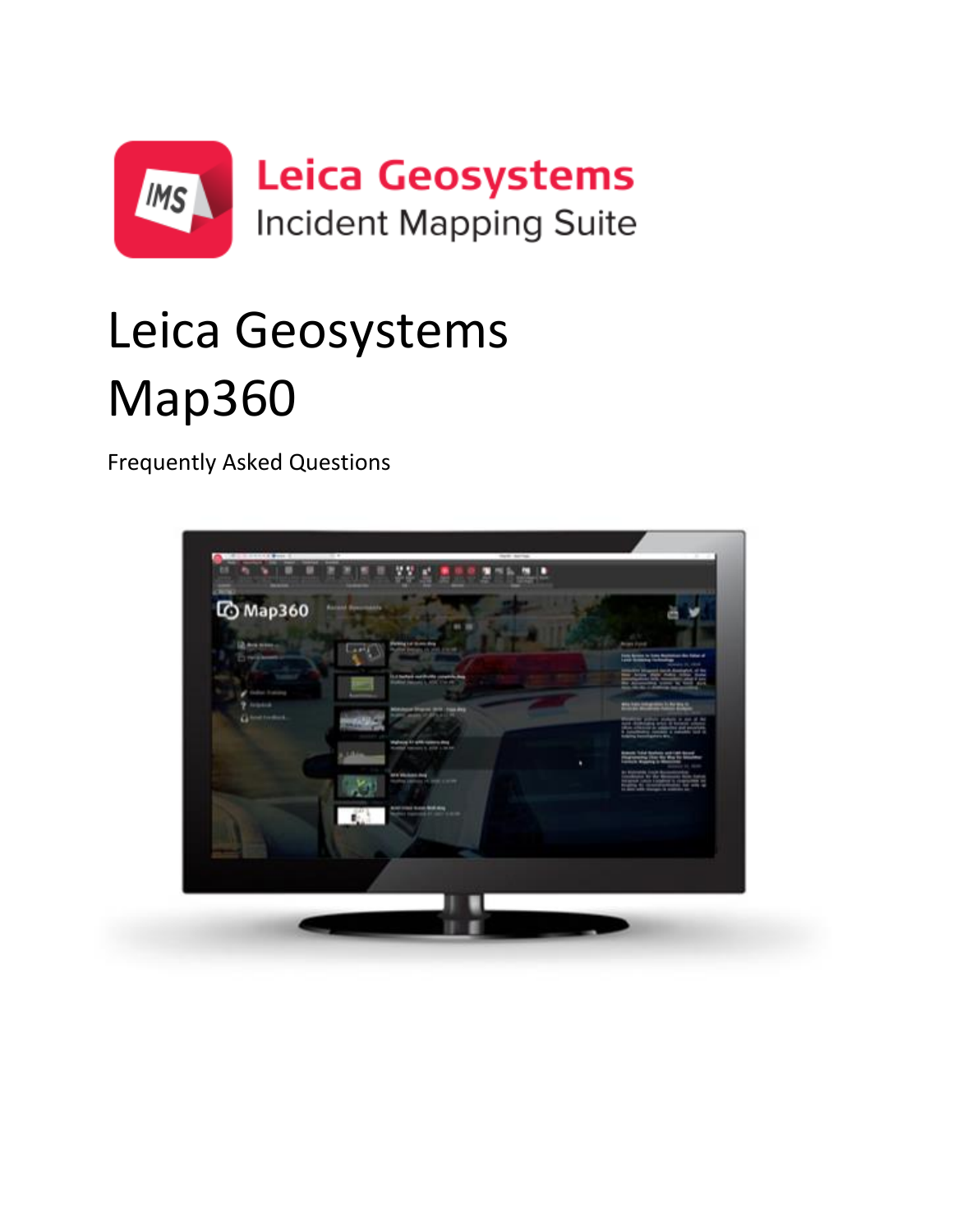# **Table of Contents**

| Q. Map360 is branded as a Leica Geosystems product, but there are similarities to MicroSurvey |  |
|-----------------------------------------------------------------------------------------------|--|
|                                                                                               |  |
|                                                                                               |  |
|                                                                                               |  |
|                                                                                               |  |
|                                                                                               |  |
|                                                                                               |  |
|                                                                                               |  |
|                                                                                               |  |
|                                                                                               |  |
|                                                                                               |  |
|                                                                                               |  |
|                                                                                               |  |
|                                                                                               |  |
|                                                                                               |  |
|                                                                                               |  |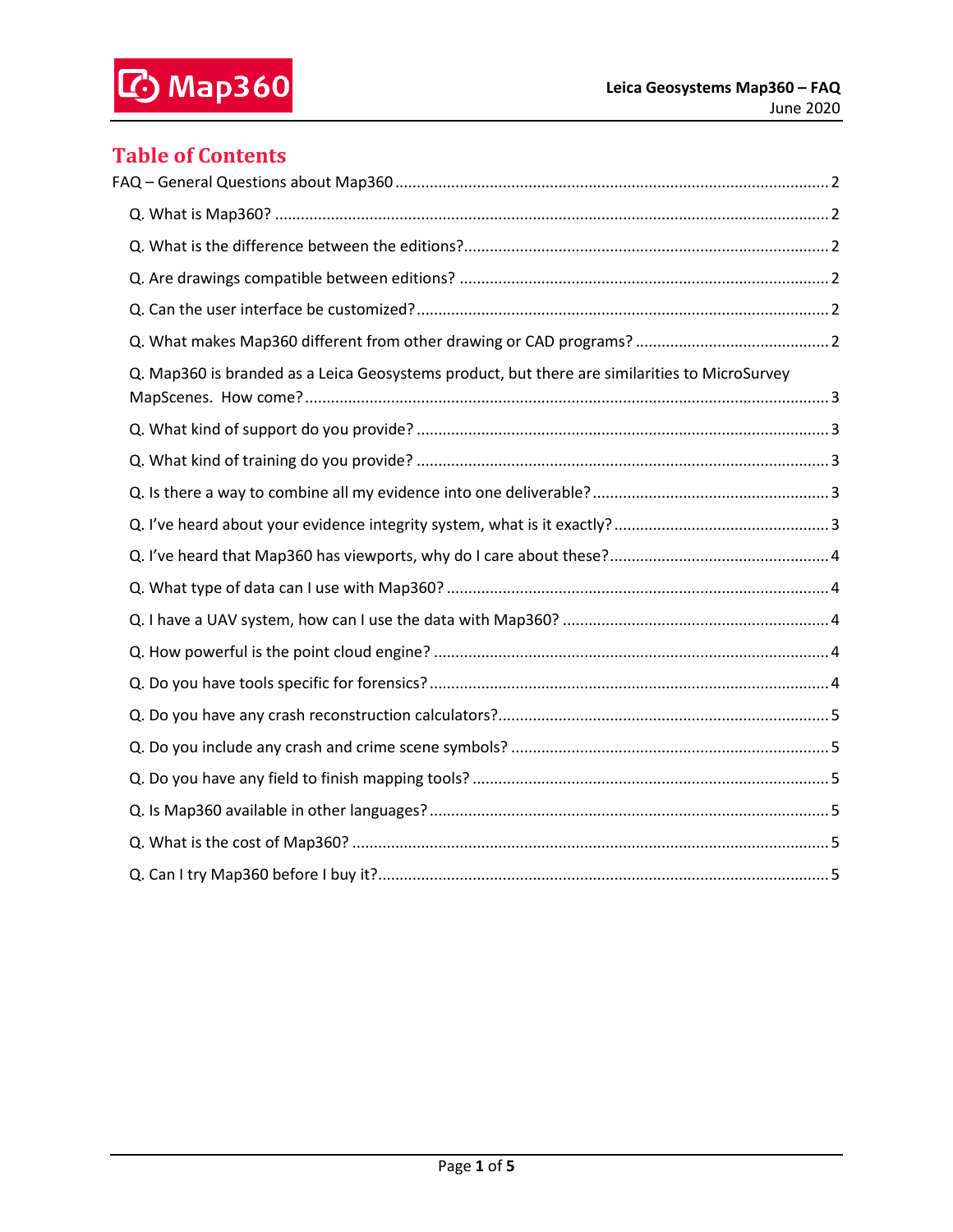# <span id="page-2-0"></span>**FAQ – General Questions about Map360**

## <span id="page-2-1"></span>**Q. What is Map360?**

Leica Map360 is a public safety software solution that helps investigators digitize, analyze and present the facts with confidence. Visually communicate the critical details of a scene with accurate diagrams, pre-incident plans, incident reconstructions and other courtroom exhibits.

#### <span id="page-2-2"></span>**Q. What is the difference between the editions?**

Map360 provides one program with three editions: Sketch, Standard, and Pro. Map360 Sketch is an entry level product designed to create basic 2D diagrams, floorplans, and reports from manual measurements, imported points, or UAV imagery. Map360 Standard introduces 3D viewing and capabilities as well as the analysis tools and animation. Map360 Pro builds further on the previous editions and includes a powerful point cloud engine.

### <span id="page-2-3"></span>**Q. Are drawings compatible between editions?**

Yes! Drawings created in Sketch with 3D components such as imported 3D points, drawn walls, or 3D symbols will appear in 3D when opened with the Standard or Pro editions. Likewise, a 3D drawing created in Standard or Pro can still be opened in the Sketch edition, but it will be forced to a top view.

#### <span id="page-2-4"></span>**Q. Can the user interface be customized?**

The interface is consistent across all editions and allows a user to grow with the program. An additional workspace is available for advanced users that contains the full suite of CAD tools. Users can switch between experience levels to show or hide additional features or create a custom workspace with specific toolbars. We offer more customization options than any other program to fit individual's needs allowing them to work more efficiently.

#### <span id="page-2-5"></span>**Q. What makes Map360 different from other drawing or CAD programs?**

Many programs claim that they are a CAD system and depending on the definition used, it could be argued that they do indeed provide CAD functionality. We can safely say we are a CAD system that uses a CAD engine at the core. The same CAD engine is used in our professional grade Land Surveying and Civil Engineering products, meeting or exceeding the precision requirements used in legal land surveys and engineering projects. Map360 users can be confident in the accuracy of their work.

Historically CAD based products have been more difficult to use than other sketching applications, our ambition with Map360 was to make CAD easy for any experience level. With the release of Map360 4.0, you will see our commitment to making CAD easy to use and learn without sacrificing the accuracy, reliability, repeatability that a true CAD engine provides.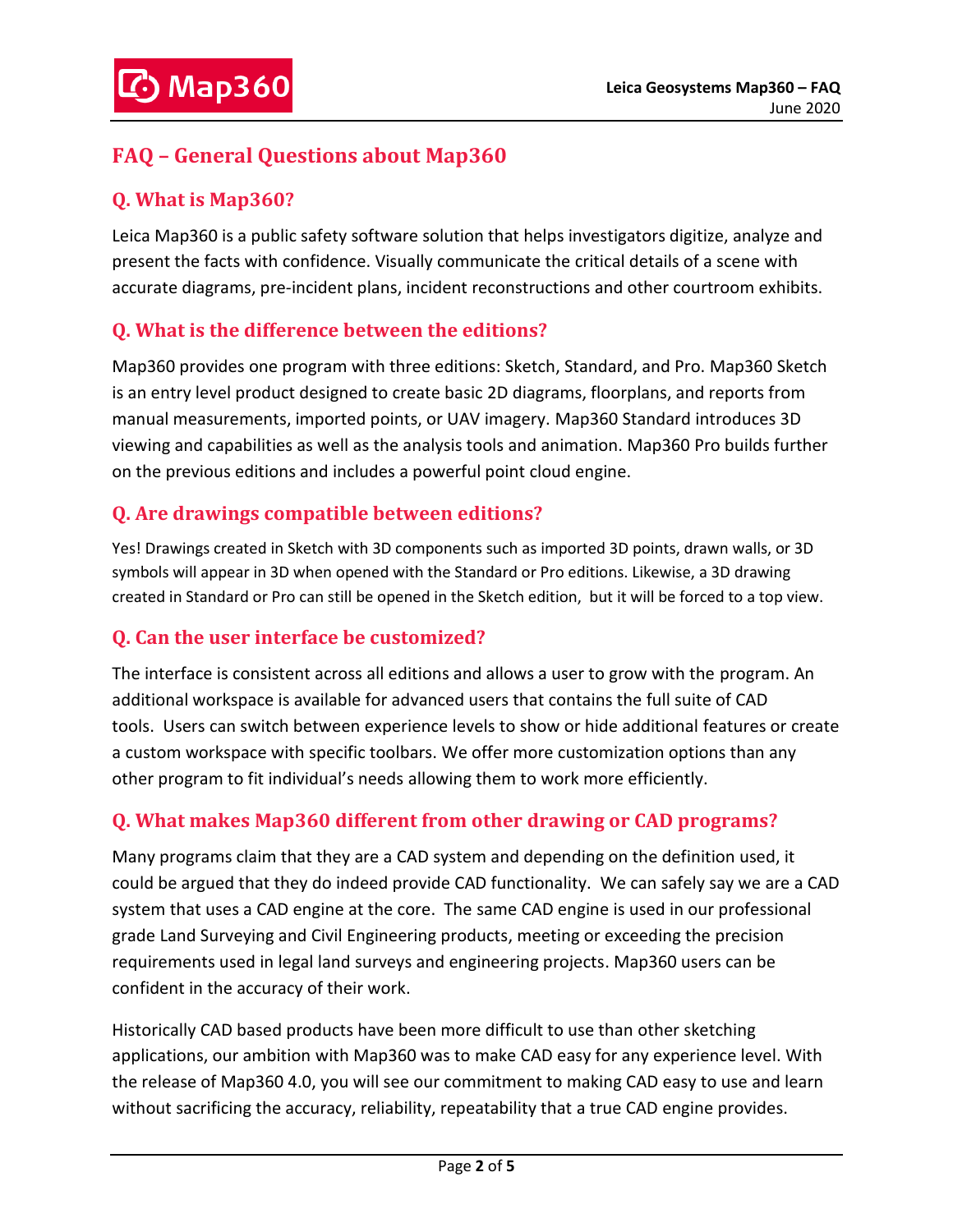## <span id="page-3-0"></span>**Q. Map360 is branded as a Leica Geosystems product, but there are similarities to MicroSurvey MapScenes. How come?**

MicroSurvey has been developing survey software since 1985 and we made our first forensic product called MapScenes in 1999. In 2015, we retired MapScenes and re-released it as Map360 under the Leica Geosystems brand.

Since Map360 is based on MapScenes, there are many common features that existing MapScenes customers will recognize.

#### <span id="page-3-1"></span>**Q. What kind of support do you provide?**

We offer exceptional technical support with our team of highly educated and experienced staff that are ready to help when you need it. Our [online knowledgebase](http://help.leicaims.com/) provide[s training movies,](http://ims.microsurvey.com/index.php?/Knowledgebase/Article/View/23) [new releases,](http://ims.microsurvey.com/index.php?/Knowledgebase/Article/View/1/0/leica-geosystems-incident-mapping-suite-release-history) [news,](http://ims.microsurvey.com/index.php?/News/List) and more so you can keep current. Customers frequently remind us that we provide the best support in the industry. We're here to help.

#### <span id="page-3-2"></span>**Q. What kind of training do you provide?**

We offer an online training program with self-paced or instructor lead, hands on training. Learn the fundamentals of creating drawings and navigating the interface of Map360 free of charge. Additional courses are available depending on your equipment and workflows. Visit [learn.leicaims.com](https://learn.leicaims.com/) to learn more. We also have a number of certified trainings available to provide **onsite training** as well.

#### <span id="page-3-3"></span>**Q. Is there a way to combine all my evidence into one deliverable?**

There certainly is! Evidence Markers can be inserted with attached images, videos audio notes, PDFs, and other related files. Add a legend to your drawing and create an evidence report summarizing your scene, complete with diagrams, photos, evidence details and more. Each attachment can be viewed in full resolution from the embedded link in the PDF. This PDF format can be easily shared electronically, filed and printed.

#### <span id="page-3-4"></span>**Q. I've heard about your evidence integrity system, what is it exactly?**

Map360 creates a separate, protected database file for your hand entered, total station, and GNSS measurement data. Downloaded files are backed up automatically and the multilayered structure of the database affords extra security for your data. Any attempt to change point coordinates will result in a Point Protection warning and any changes made to point data are noted in the database. For added security, your original data collector/ASCII file is never altered. Map360 also backs up your previous drawing and database at every save, which allows you to recover from a corrupted drawing file if needed.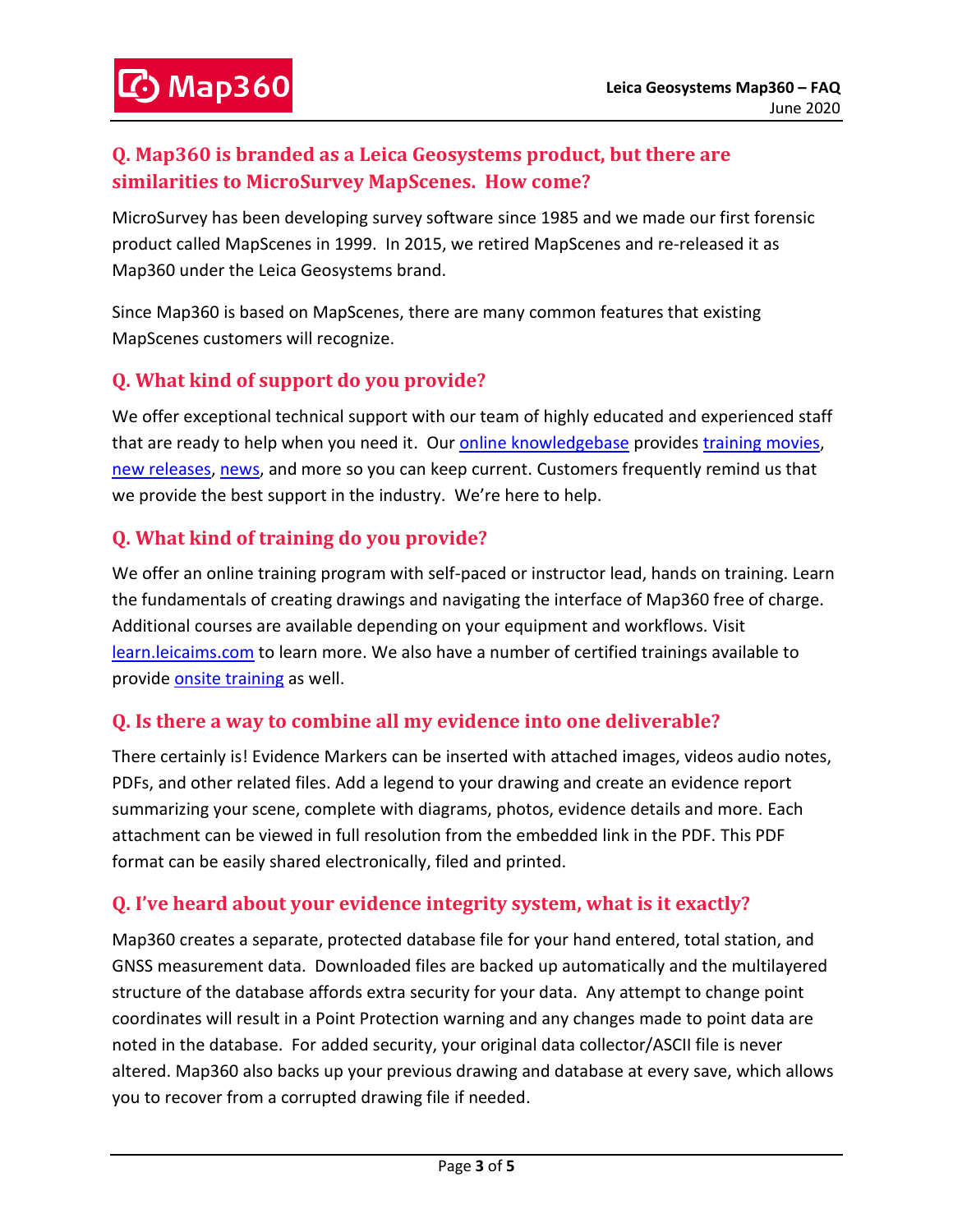#### <span id="page-4-0"></span>**Q. I've heard that Map360 has viewports, why do I care about these?**

Viewports allow easy print function with customizable templates. Powerful viewport function allows you to select scale and views from the original drawing without having to create separate drawings.

#### <span id="page-4-1"></span>**Q. What type of data can I use with Map360?**

That's easy, anything! Map360 can use manually entered data via baseline offset, imported ASCII point files, total station raw data for compatible formats, GNSS data, point cloud data, aerial imagery, online imagery, and more. For users using **LTI QuickMap 3D**, [Leica Captivate,](http://leica-geosystems.com/products/total-stations/software/leica-captivate) or [Evidence Recorder,](http://ims.leica-geosystems.com/ims-evidencerecorder) your data can be imported directly into Map360 with no pre-processing necessary.

#### <span id="page-4-2"></span>**Q. I have a UAV system, how can I use the data with Map360?**

UAVs are becoming more mainstream in crash and crime reconstruction. Map360 is one of the only forensic programs that can import the high-resolution orthomosaic imagery in its entirety and optionally overlay the point cloud data derived from the imagery. Imagery containing World information are also supported ensuring correct placement of your imagery without manual interaction from the user. This provides superior viewing of your data and no manual manipulation like other programs that may introduce human error.

#### <span id="page-4-3"></span>**Q. How powerful is the point cloud engine?**

Map360 Pro integrates the powerful and robust [Leica Cyclone](http://leica-geosystems.com/products/laser-scanners/software/leica-cyclone) engine. You can work with point clouds containing billions of points without decimation and with almost instantaneous screen updates as you move around your point cloud. Many built in tools are available to help you clip your point cloud, view it from different angles, move your coordinate systems to align with objects or walls, coloring options, bullet trajectory tools, and more. Digitize and create 3D diagrams of the scene complete with Geotags, and use scanner panoramic imagery to position yourself in the point cloud to get the perfect view.

#### <span id="page-4-4"></span>**Q. Do you have tools specific for forensics?**

Yes! Map360 provides a 3D room building tools, a body poser to place a human representation in a scene at a custom pose, and bullet path reconstruction tool that uses a best fit algorithm to define the trajectory with 5 degrees of tolerance. We also have a fully integrated Bloodstain Pattern Analysis feature that allows a crime scene analyst to analyze impact patterns, define the area of origin, and produce a 2D or 3D visualization of the crime scene. This feature was validated by an accredited crime lab and a [White Paper](https://psg.leica-geosystems.us/2020/02/03/new-white-paper-details-validation-process-for-map360-bloodstain-pattern-analysis-workflow/) was produced.